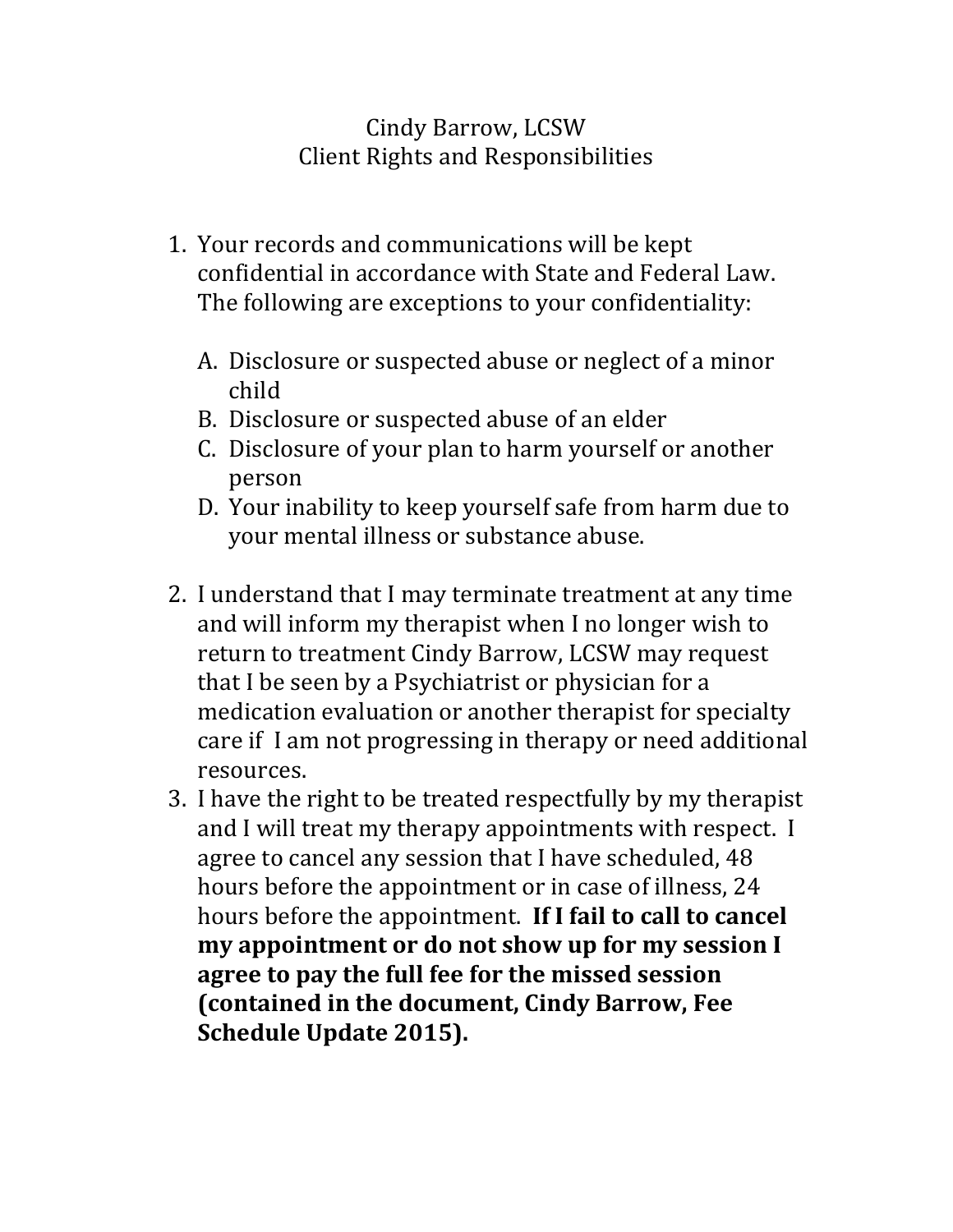4. If treatment is for a minor child: I am giving my consent for the treatment of

 $\Box$  I am the custodial parent or I have the legal right to consent for treatment. I agree to participate in therapy session as requested by Cindy Barrow, LCSW.

- **5.** I understand that if I am using my insurance for coverage for my therapy sessions, the insurance company or managed care company has the right to review my clinical information. Cindy Barrow uses DL Medical Billing. I agree to allow this company to keep my name and financial information confidential and to allow them to bill my medical insurance. DL Medical Billing has signed a confidentiality agreement with Cindy Barrow, LCSW on behalf of her clients. **I agree to make my copayment at each appointment.**
- 6. I understand that if I arrive late for my appointment, Cindy Barrow, LCSW will see me for the remainder of my allotted time for the session. If Cindy Barrow is late for the session, she will give me the full amount of time allocated for my session.
- **7. I understand that I have the right to request my records. If I request these records myself for my purposes, Cindy Barrow has the right to charge a nominal fee for copying. Cindy Barrow also requests that you schedule a session to review the records so that you can ask questions and she can provide clarifications and answers. If I make a request for my record to be sent to another Physician or Mental Health Practitioner, I am not obligated to make a session for a record review.**
- **8. The fee for copying your record is 25 cents per page. There is no fee for faxing your record to a therapist, Physician or Mental Health provider.**